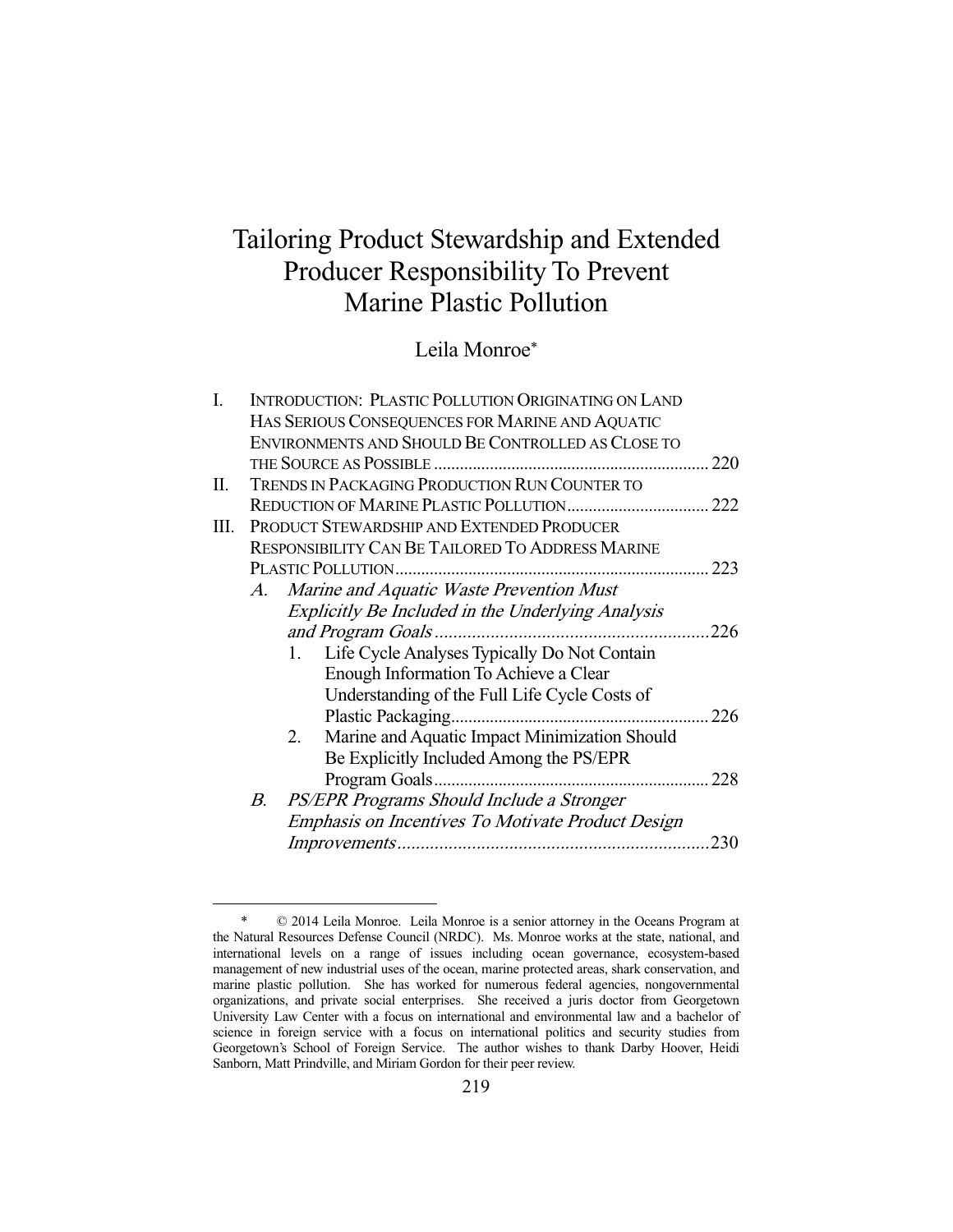### 220 TULANE ENVIRONMENTAL LAW JOURNAL [Vol. 27:219

|  | C. PS/EPR Programs Should Include Producer      |  |
|--|-------------------------------------------------|--|
|  | Responsibility for a Broader Set of Downstream  |  |
|  | Regulatory Activities, Beyond Product Take-Back |  |
|  |                                                 |  |
|  | D. Monitoring, Enforcement, and Adaptive        |  |
|  |                                                 |  |
|  |                                                 |  |
|  |                                                 |  |

I. INTRODUCTION: PLASTIC POLLUTION ORIGINATING ON LAND HAS SERIOUS CONSEQUENCES FOR MARINE AND AQUATIC ENVIRONMENTS AND SHOULD BE CONTROLLED AS CLOSE TO THE SOURCE AS POSSIBLE

 Plastic waste now contaminates marine and fresh water ecosystems around the globe with serious consequences for marine life and possible grave consequences for the food chain and human health.<sup>1</sup> An estimated 60% to 80% of marine litter originates on land, and the majority of that waste is plastic. $2$  Of all materials constituting marine debris, plastic is the material of greatest concern to the health of aquatic organisms that ingest or become entangled in the waste. According to one recent estimate, twenty million tons of plastic waste enters the marine environment every year.<sup>3</sup> A 2012 assessment by the Convention on Biological Diversity found that 663 species have been harmed or killed by marine litter.<sup>4</sup> New information is continually being revealed about the range of negative impacts that plastic pollution is having on the marine environment.<sup>5</sup>

The United Nations Environment Programme's (UNEP) 2011 Year Book highlighted plastic debris in the ocean as a priority emerging global environmental issue, noting that plastics of all kinds break down into fragments that can sorb and concentrate toxins from the seawater and chemicals in sediments, from polychlorinated biphenols (PCBs) to the

 <sup>1.</sup> Plastic Debris in the California Marine Ecosystem: A Summary of Current Research, Solution Efforts and Data Gaps, CAL. OCEAN SCI. TR., at viii-ix, 24 (Sept. 2011), http://calost. org/pdf/science-initiatives/marine%20debris/Plastic%20Report\_10-4-11.pdf.

<sup>2.</sup> *Id.* at viii, 1.<br>3. Mark Gold

Mark Gold et al., Stemming the Tide of Plastic Marine Litter: A Global Action Agenda, 27 TUL. ENVTL. L.J. 165, 166 (2014) (citing Raveender Vannela, Are We "Digging Our Own Grave" Under the Oceans?: Biosphere-Level Effects and Global Policy Challenge from Plastic(s) in Oceans, 46 ENVTL. SCI. & TECH. 7932, 7932 (2012)).

 <sup>4.</sup> CBD Technical Series No. 67, Impacts of Marine Debris on Biodiversity: Current Status and Political Solutions, SECRETARIAT OF THE CONVENTION ON BIOLOGICAL DIVERSITY 9 (2012), http://www.cbd.int/doc/publications/cbd-ts-67-en.pdf.

 <sup>5.</sup> See, e.g., John Schwartz, Scientists Turn Their Gaze Toward Tiny Threats to Great Lakes, N.Y.TIMES, Dec. 15, 2013, at N24.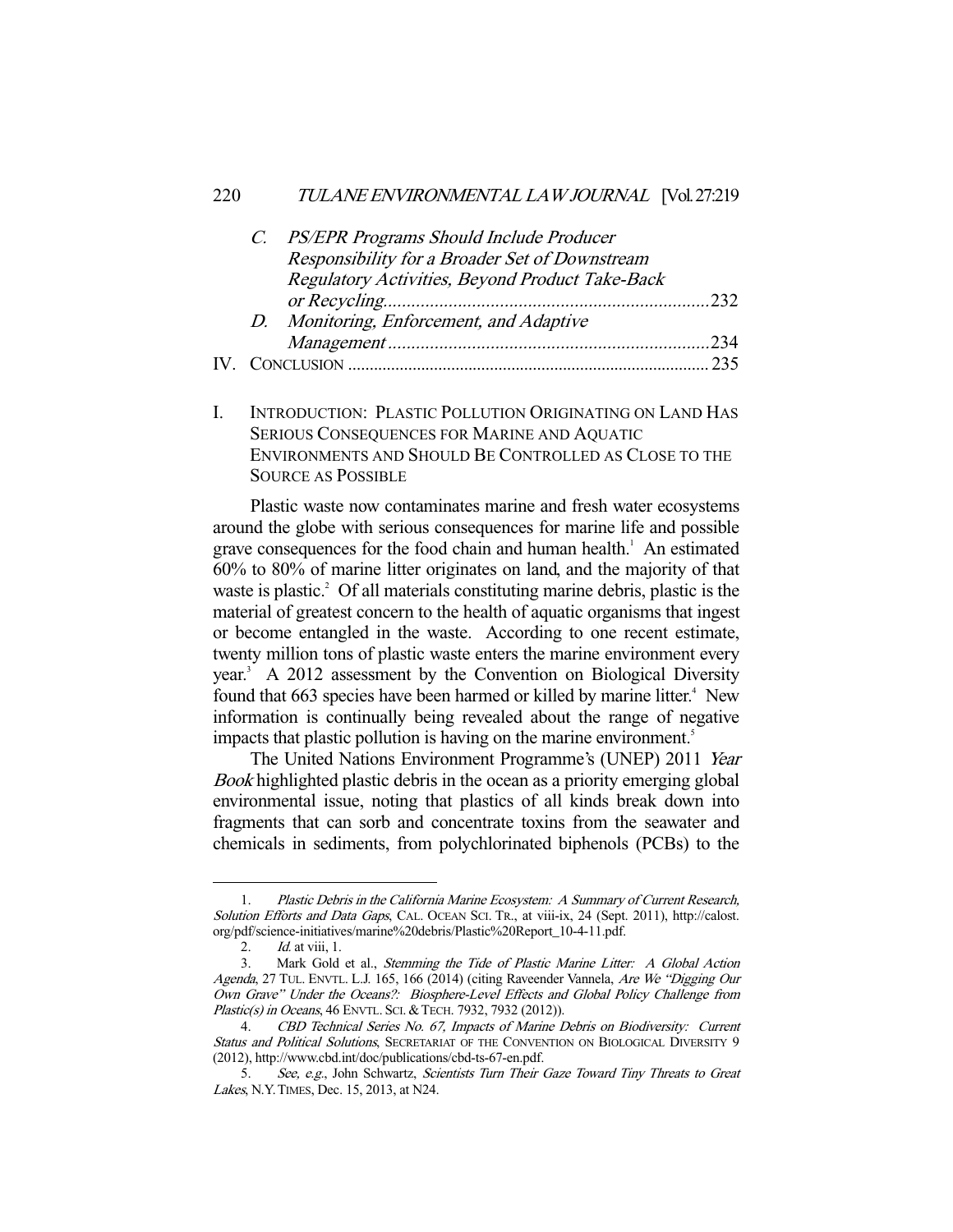pesticide dichlorodiphenyltrichloroethane (DDT).<sup>6</sup> Many of these pollutants, including PCBs, cause chronic health effects such as endocrine disruption, mutagenicity, and carcinogenicity.<sup>7</sup> A recent study measured the bioaccumulation of chemicals and adverse health effects in fish receiving chronic dietary exposure to low-density polyethylene (LDPE) plastic, a polymer with a strong affinity for organic contaminants that is the largest component of plastic production globally (29%) and is one of the most common polymers recovered as aquatic debris.<sup>8</sup> This study found that persistent bioaccumulative and toxic substances (PBTs), which sorbed in plastics in the marine environment, transfer and bioaccumulate in fish tissue, causing hepatic stress.<sup>9</sup>

 Single-use plastic packaging—including food wrappers, beverage bottles, and bags—is the category of waste most frequently collected on beaches during International Coastal Cleanup Days.<sup>10</sup> Global trends indicate that a wide range of products will increasingly be delivered to market in single-use plastic and composite (i.e., flexible, typically nonrecyclable) packaging. $\frac{1}{11}$  To address the quantity and impacts of plastic pollution in the marine environment, urgent action is needed to slow or reverse this production (and consumption) trend, support increased reuse and recycling of products, and ensure downstream management of escaped or littered items (e.g., street sweeping, stormwater management, monitoring and assessment, and beach cleanup). The pathways by which plastic waste enters the aquatic environment are so numerous, it is necessary to employ a suite of policy tools, including fees or bans for products with significant environmental or human health implications, recycling initiatives, cleanup, education, and enhanced international agreements.<sup>12</sup>

 Reduction of wasteful single-use plastic packaging is the most efficient approach to preventing impacts to the marine environment, as

 <sup>6.</sup> U.N. ENV'T PROGRAMME, UNEP YEAR BOOK: EMERGING ISSUES IN OUR GLOBAL ENVIRONMENT 26, 28 (2011) [hereinafter UNEP YEAR BOOK], available at http://www. unep.org/yearbook/2011/.

 <sup>7.</sup> Id.

<sup>8.</sup> Chelsea M. Rochman et al., Ingested Plastic Transfers Hazardous Chemicals to Fish and Induces Hepatic Stress, 3 SCI. REP., art. no. 3263, 2013, at 2, available at http://www.nature. com/srep/2013/131121/srep03263/full/srep03263.html.

 <sup>9.</sup> Id. at 3, 5.

<sup>10.</sup> See OCEAN CONSERVANCY, WORKING FOR CLEAN BEACHES AND CLEAN WATER: INTERNATIONAL COASTAL CLEANUP: 2013 REPORT, at 14 (2013), available at http://www.ocean conservancy.org/our-work/international-coastal-cleanup/2013-trash-free-seas-report.pdf.

<sup>11.</sup> The Plastic Packaging Market Outlook in Food and Drinks, MARKETRESEARCH.COM (Jan. 4, 2011), http://www.marketresearch.com/Business-Insights-v893/Plastic-Packaging-Outlook-Food-Drinks-6070299/.

<sup>12.</sup> See Gold et al., *supra* note 3, at 202-03.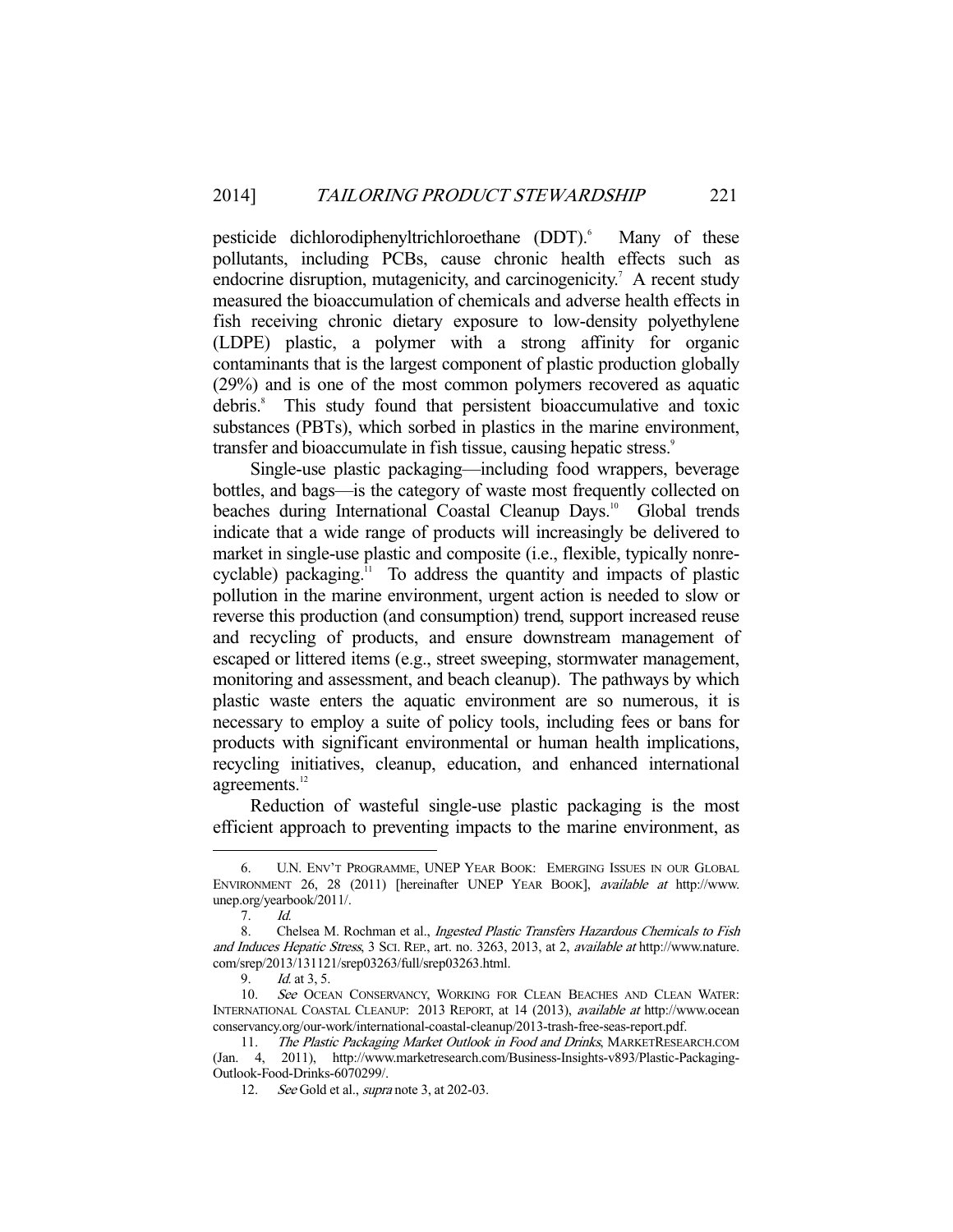well as minimizing costs of managing waste, including recycling and stormwater compliance activities. Producers and product brand owners (collectively referred to here as "producers") have the most control over decisions about what packaging is used; they dictate the market for packaging and are therefore "the least cost avoiders of the packaging waste problem."<sup>13</sup> Producers have generally benefitted from a "waste regulatory regime that externalizes disposal costs and environmental impacts from disposal to municipalities and taxpayers."<sup>14</sup> A comprehensive, long-term solution to the problem of marine plastic pollution in the marine environment must include producers and production trends.

## II. TRENDS IN PACKAGING PRODUCTION RUN COUNTER TO REDUCTION OF MARINE PLASTIC POLLUTION

 Plastic is attractive for many uses because it is durable, lightweight, and does not break down easily. Ironically, this highly durable, persistent material is increasingly used for single-use disposable products such as food and beverage packaging and grocery bags, the majority of which are derived from nonrenewable fossil fuels. Plastic pollution accumulates as a diffuse soup in the five gyres of the oceans and around the globe. Plastics (mostly extremely small particles) are found on the shore, floating on top of or suspended in the water column, and on the seafloor.<sup>15</sup>

 The rise of plastic pollution in the marine environment corresponds with trends in waste management and recycling. The Environmental Protection Agency (EPA) reports that only 8% of 32 million tons of plastic in the municipal solid waste (MSW) generated in 2011 were recovered for recycling.<sup>16</sup> Therefore, 2.6 million tons were recycled and 29 million tons discarded—whether landfilled or incinerated. Of the 32 million tons of plastic waste generated, 14 million tons were plastic containers and packaging, about 11 million tons were durable goods, such as appliances, and almost 7 million tons were nondurable goods,

<sup>13.</sup> Stephanie A. Goldfine, Using Economic Incentives To Promote Environmentally Sound Business Practices: A Look at Germany's Experience with Its Regulation on the Avoidance of Package Waste, 7 GEO. INT'L ENVTL. L. REV. 309, 318 (1994). The least or cheaper cost avoider principle approach is attributed to Ronald Coase who theorized that when two parties can both take actions to avoid harm, efficiency dictates that whoever can reduce the harm at the lowest cost should do so. See R.H. Coase, The Problem of Social Cost, 3 J.L. & ECON. 1 (1960).

<sup>14.</sup> Noah Sachs, Planning the Funeral at the Birth: Extended Producer Responsibility in the European Union and the United States, 30 HARV. ENVTL. L. REV. 51, 56 (2006).

<sup>15.</sup> Plastic Debris in the California Marine Ecosystem, supra note 1, at 6.

 <sup>16.</sup> Plastics, EPA, http://www.epa.gov/osw/conserve/materials/plastics.htm (last updated Feb. 28, 2014).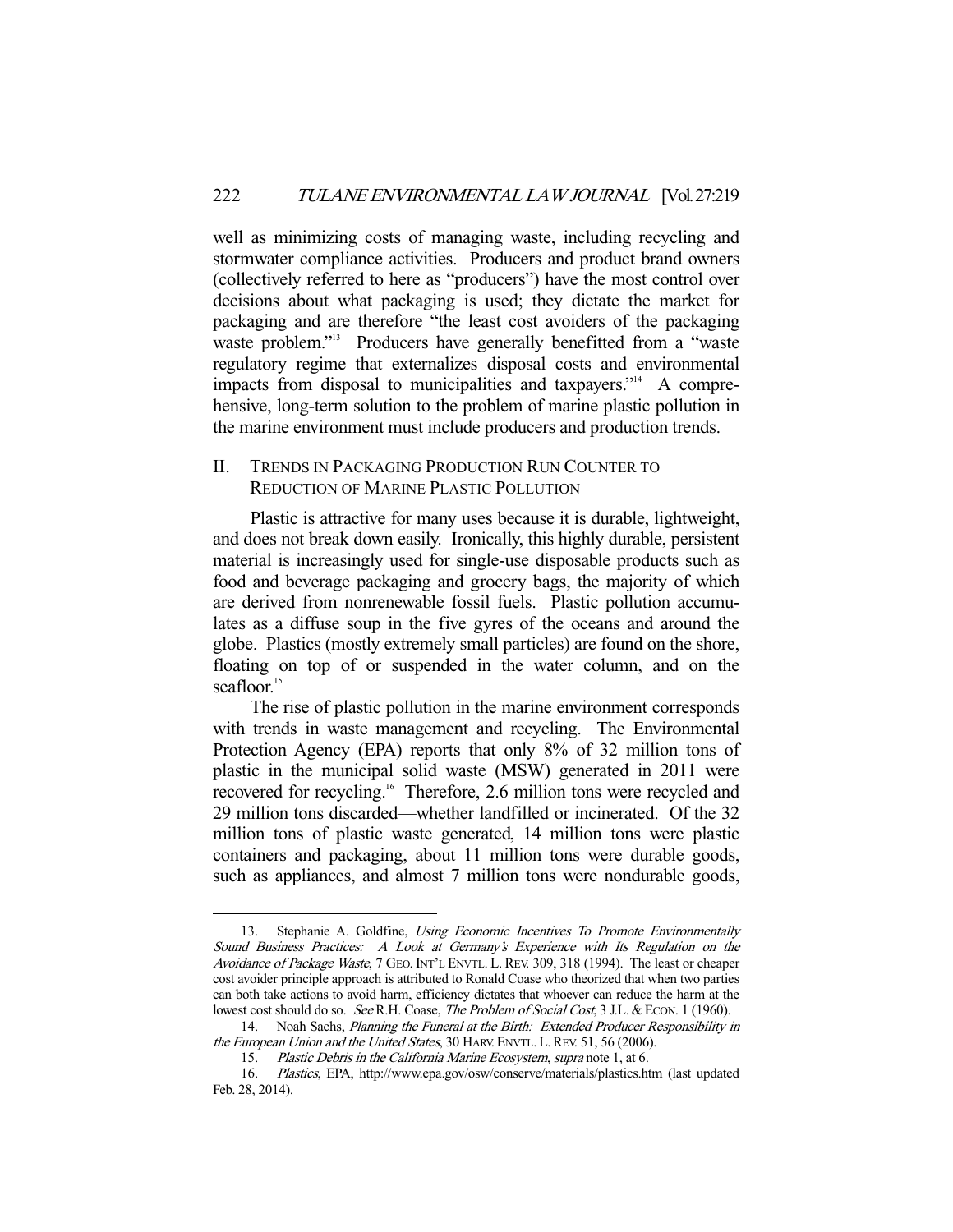such as plates and cups.<sup>17</sup> It follows that if 21 million tons of the waste generated are containers, packages, and nondurable items from the to-go lifestyle, and if only 8% of that is being recycled, then 19.32 million tons of nondurable plastic is estimated to be landfilled or incinerated annually in the United States.<sup>18</sup>

 It is critically important to note that these numbers do not include the unknown quantities of plastic that were littered or escaped into the environment, never making it to the MSW stream. There is a significant need for data that would permit the comparison of quantity of plastic produced to the quantity managed at MSW. This information would assist in quantifying the plastic escaping into the environment.

 In 2009, the plastic packaging market was worth \$142 billion, representing 37.4% of the food and drinks packaging market by value; this market is forecast to grow to reach \$172 billion by  $2014$ .<sup>19</sup> Given the low rates of recycling, this global market trend of increasing production of single-use packaging means more and more plastic is likely to end up not recycled, in landfills or incinerators, or improperly disposed in the environment. Together, these trends are likely to have negative implications for the problem of marine plastic pollution.

# III. PRODUCT STEWARDSHIP AND EXTENDED PRODUCER RESPONSIBILITY CAN BE TAILORED TO ADDRESS MARINE PLASTIC POLLUTION

 Product stewardship and extended producer responsibility (collectively referred to here as PS/EPR) are policy approaches applied around the world and in the United States with the purpose of requiring or encouraging producer companies to reduce the negative environmental and societal impacts of their products throughout the products' life cycle.20 This overarching end is pursued for a wide array of products and through a range of operationalizing mechanisms. The Organization for Economic Cooperation and Development (OECD) lists two features of extended producer responsibility policy: "(1) the shifting of responsibility (physically and/or economically; fully or partially) upstream toward the producer and away from municipalities, and (2) to provide incentives

 <sup>17.</sup> Id.

<sup>18.</sup> Id. This figure assumes that all plastic types are recycled at the same rate.

<sup>19.</sup> The Plastic Packaging Market Outlook in Food and Drinks, supra note 11.

<sup>20.</sup> See generally Jennifer Nash & Christopher Bosso, Extended Producer Responsibility in the United States: Full Speed Ahead? (Harvard Kennedy Sch. Mossavar-Rahmani Ctr. for Bus. & Gov't Associate Working Paper Series No. 10, 2013), available at http://www.hks.harvard.edu/ var/ezp\_site/storage/fckeditor/file/pdfs/centers-programs/centers/mrcbg/publications/awp/Nash\_ Bosso\_2013-10.pdf.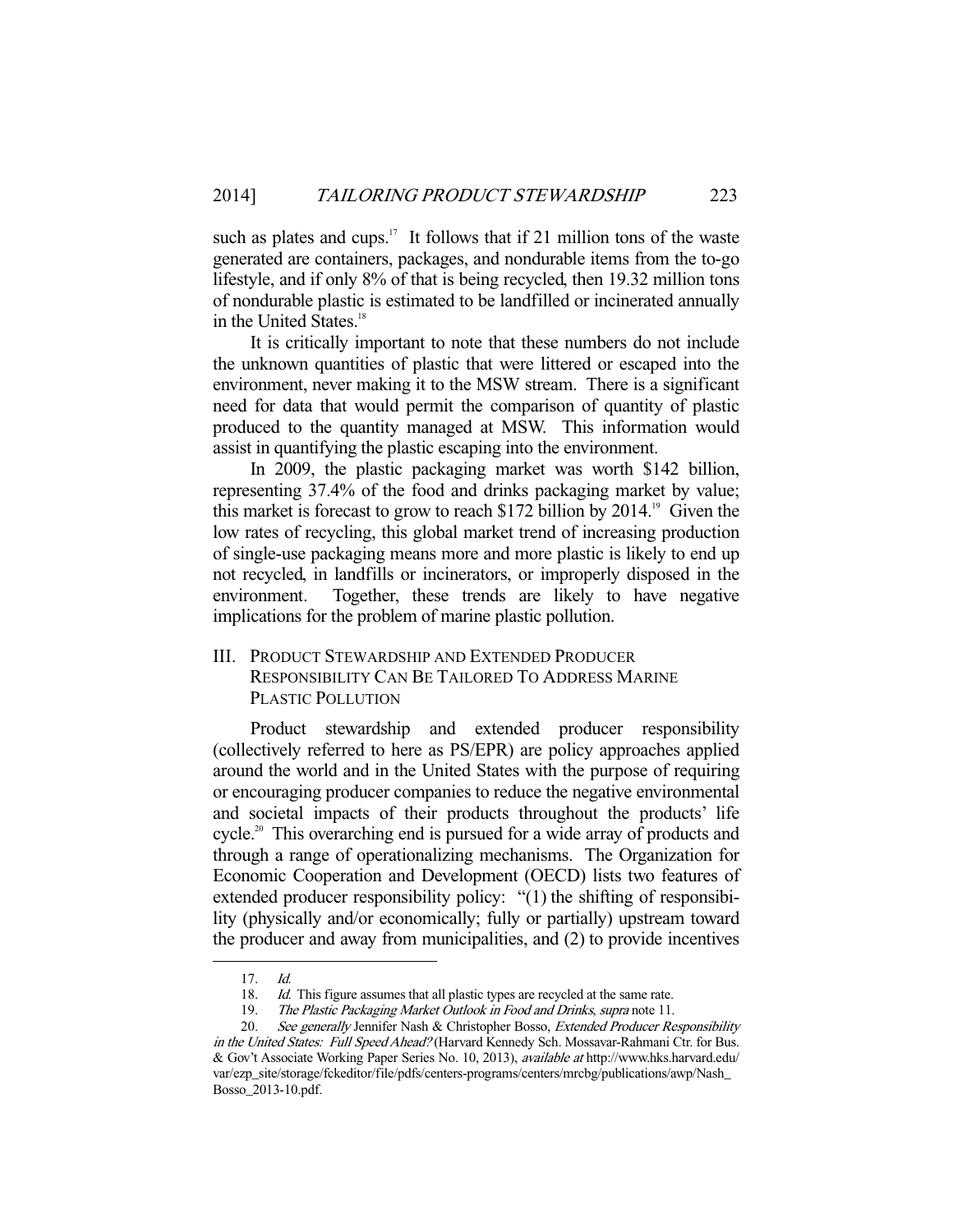to producers to incorporate environmental considerations in the design of their products."21 The following definitions for PS/EPR have been developed and received support by a large number of businesses, trade associations, nongovernmental organizations, and other relevant stakeholders in North America:

Product Stewardship is the act of minimizing health, safety, environmental and social impacts, and maximizing economic benefits of a product and its packaging throughout all lifecycle stages. The producer of the product has the greatest ability to minimize adverse impacts, but other stakeholders, such as suppliers, retailers, and consumers, also play a role. Stewardship can be either voluntary or required by law.

Extended Producer Responsibility (EPR) is a mandatory type of product stewardship that includes, at a minimum, the requirement that the producer's responsibility for their product extends to post-consumer management of that product and its packaging. There are two related features of EPR policy: (1) shifting financial and management responsibility, with government oversight, upstream to the producer and away from the public sector; and (2) providing incentives to producers to incorporate environmental considerations into the design of their products and packaging.<sup>22</sup>

 Experts disagree over the precise categorization of particular programs as either product stewardship or EPR, so this Article focuses on recommendations that could be applied to both product stewardship and EPR. PS/EPR are applied to a wide range of products including batteries, carpet, thermostats, cell phones, paint, and fluorescent lighting.<sup>23</sup> The operational aspects of the programs largely focus on producer-controlled "take-back" or recycling programs, though upstream waste reduction and design change incentives are often included among the programs' overarching goals. Stakeholders in government, waste management, and the environmental community also disagree about

<sup>21.</sup> Extended Producer Responsibility: A Guidance Manual for Governments, ORG. FOR ECON. & COOP. DEV. 9 (2001), http://www.oecd-ilibrary.org/environment/extended-producerresponsibility\_9789264189867-en also (subscription required).

 <sup>22.</sup> Product Stewardship and Extended Producer Responsibility: Definitions and Principles, PROD. STEWARDSHIP INST., http://productstewardship.us/displaycommon.cfm?an=1& subarticlenbr=231 (last visited Jan. 17, 2014). These definitions were developed by the Product Policy Institute, Product Stewardship Institute, and the California Product Stewardship Council and, as of March 27, 2013, endorsed by more than five dozen businesses, governments, government councils, nonprofit organizations, and academic institutions. Endorsements: Product Stewardship and Extended Producer Responsibility: Definitions and Principles, PROD. STEWARDSHIP INST. (Mar. 27, 2013), http://productstewardship.us/associations/6596/files/ Endorsers.pdf.

<sup>23.</sup> See Extended Producer Responsibility State Laws, PROD. STEWARDSHIP INST. (Dec. 2013), http://productstewardship.us/displaycommon.cfm?an=1&subarticlenbr=280.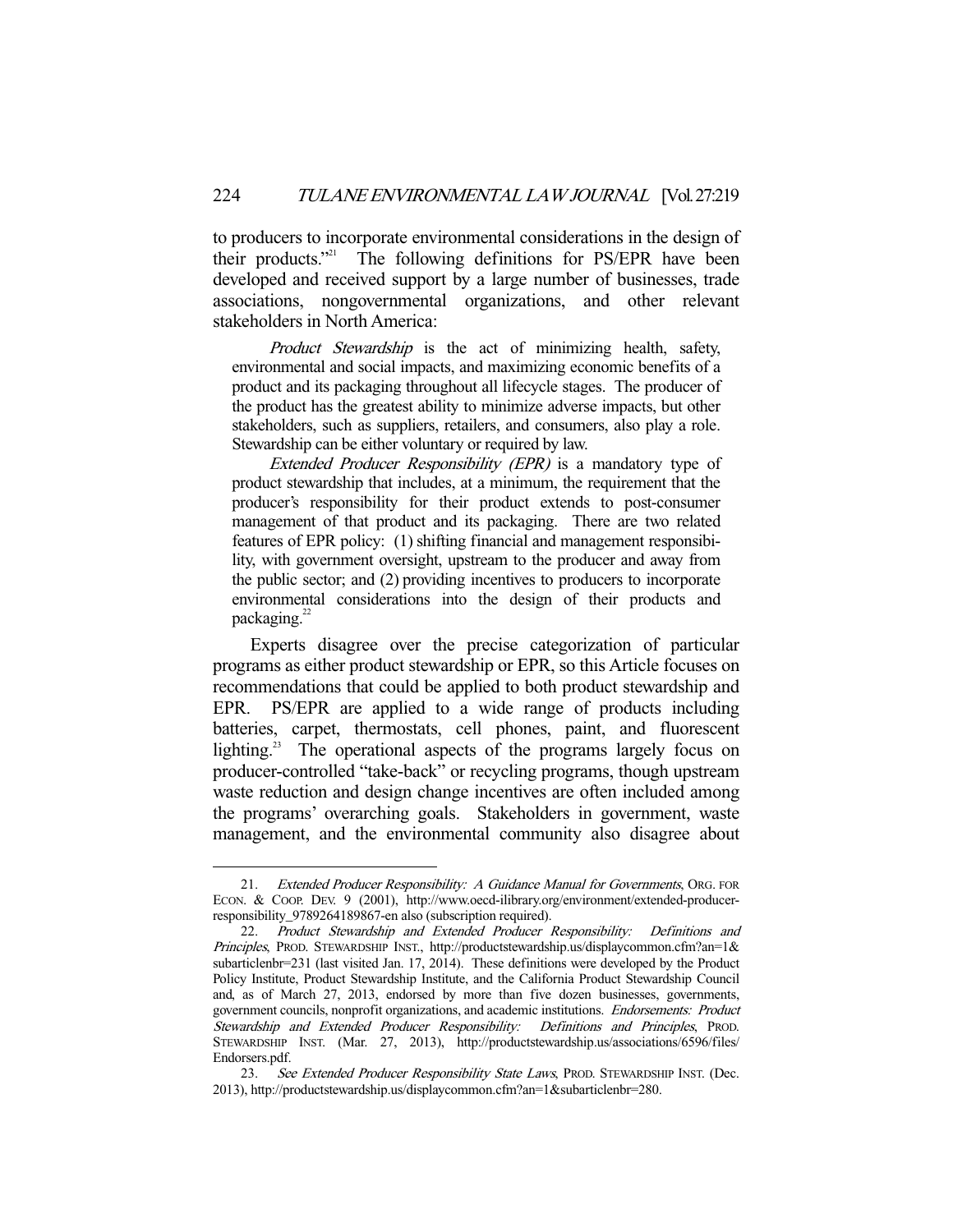when and where comprehensive, mandatory EPR should apply.<sup>24</sup> This Article does not attempt to make the case for PS/EPR as applied to any specific jurisdictions, but instead offers recommendations for better addressing marine plastic pollution when, where, and in whatever configuration these policies are deemed appropriate.

 As described above, because single-use plastic packaging is a priority category of marine litter to address, it follows that PS/EPR programs for packaging should be evaluated in order to identify opportunities for preventing a specific type of packaging—plastic—from reaching the marine environment. However, minimizing the impact of single-use plastic packaging does not necessarily require the same type of program that is best suited for achieving high overall recycling rates of packaging as a whole. For example, the European programs described in this report may achieve a high overall recycling rate, but they have not been tailored to have significant impacts on the recycling rate of singleuse plastic packaging. Furthermore, any program (legislative or voluntary) intended to reduce marine plastic pollution should be evaluated carefully prior to implementation to ensure that it does not inadvertently create different types of environmental harm by substituting one product for another.

 It is clear that PS/EPR policies have been and must continue to be tailored to the specific legal, economic, and societal background in which they operate. Yet, there are shared principles and a growing body of knowledge about the elements of programs that are appropriate in a given locale. The thesis of this Article is that, regardless of the jurisdiction and the specific form of PS/EPR applied, with innovation, these policies can achieve their nascent promise to prevent plastic pollution from reaching the marine environment. This Article suggests that the following policy innovations be considered to tailor PS/EPR programs to address plastic pollution in the marine environment: explicit statements of aquatic waste reduction among the program goals; stronger emphases on incentives to motivate product design improvements that reduce negative environmental impacts; incorporation of broader sets of downstream regulatory activities beyond just recycling or product takeback, which will generate producer support for those measures necessary

 <sup>24.</sup> To compare arguments for and against EPR for packaging in the United States, see Conrad MacKerron, Unfinished Business: The Case for Extended Producer Responsibility for Post-Consumer Packaging, AS YOU SOW (2012), http://www.asyousow.org/publications/2012/ UnfinishedBusiness\_TheCaseforEPR\_20120710.pdf; Evaluation of Extended Producer Responsibility for Consumer Packaging, GROCERY MFRS. ASS'N (2012), http://www.gmaonline.org/filemanager/Sustainability/GMA\_SAIC\_EPR\_Report\_091112.pdf.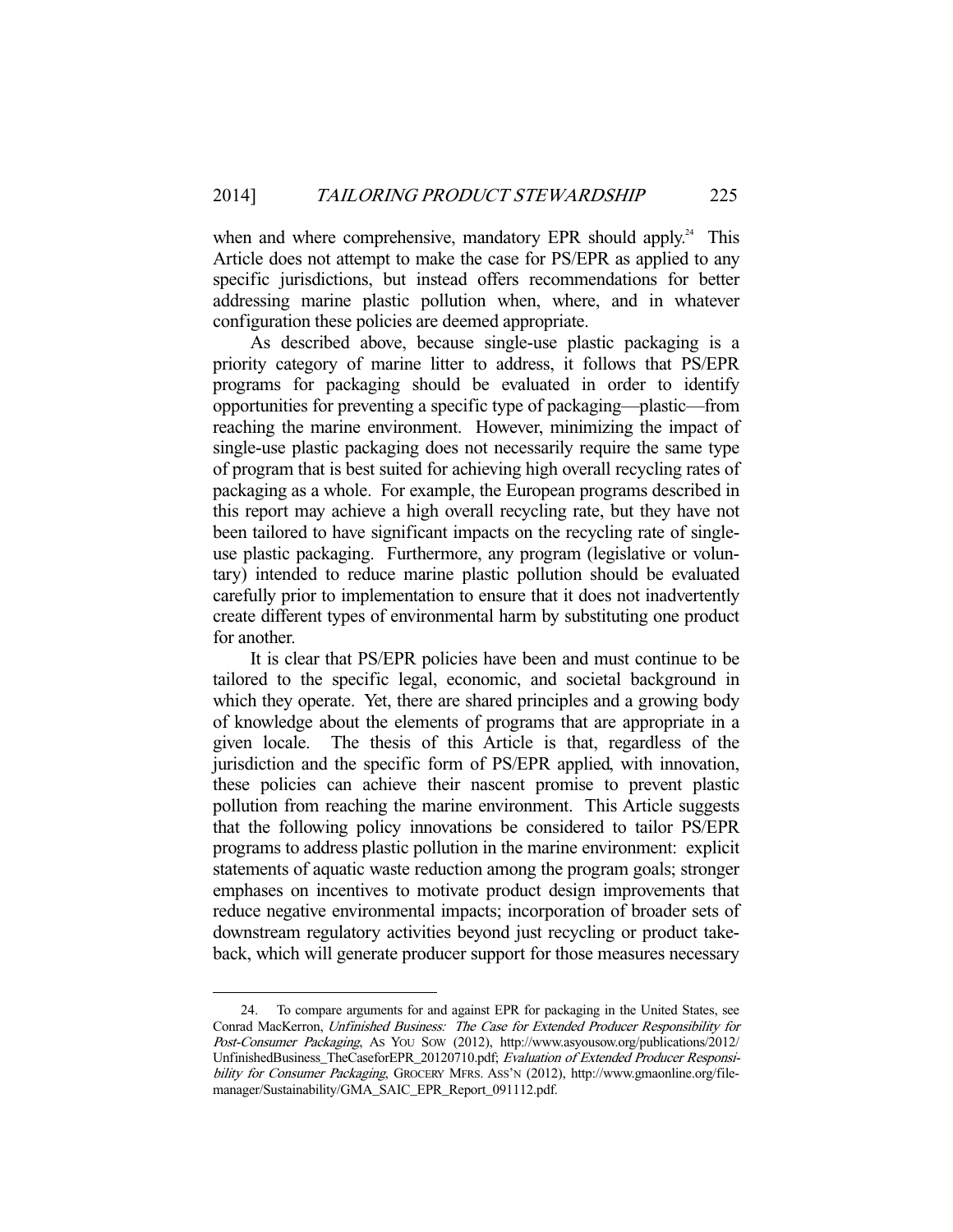as the last points of intervention to prevent waste from polluting the marine environment; and monitoring and assessment of the extent to which programs and activities achieve a quantifiable reduction in marine plastic pollution.

## A. Marine and Aquatic Waste Prevention Must Explicitly Be Included in the Underlying Analysis and Program Goals

 The analysis underlying a policy and its stated program goals will determine the extent to which PS/EPR can effectively reduce marine plastic pollution.

1. Life Cycle Analyses Typically Do Not Contain Enough Information To Achieve a Clear Understanding of the Full Life Cycle Costs of Plastic Packaging

 A life cycle analysis (LCA) for a given product is only as effective as its underlying data collected via a life cycle inventory. There is a noticeable lack of data or analysis in LCAs for any product, especially plastic packaging, to account for that portion of the product that is littered or improperly disposed of, ending up in the environment. LCAs typically assume that the last and only fate for products are that they are land-filled, recycled, or incinerated.<sup>25</sup> Individual product LCAs rarely, if ever, track the pathways and extent to which plastic packaging ends up in the marine and aquatic environment and the impact the products have as they travel to this end and once they become pollutants in the environment. The International Organization for Standardization (ISO) standards for conducting life cycle assessments to identify environmental problems and areas for improvement in the production and use of products do not instruct to consider the impacts of products' release into the environment.<sup>26</sup> Although it is difficult to generalize across all sectors,

<sup>25.</sup> See, e.g., Umberto Arena et al., Life Cycle Assessment of a Plastic Packaging Recycling System, 8 INT'L J. LIFE CYCLE ANALYSIS 92 (2003); Stuart Ross & David Evans, The Environmental Effect of Reusing and Recycling a Plastic-Based Packaging System, 11 J. CLEANER PROD. 561, 561 (2003) ("The resources and environmental effects assessed over the life of each of the packagings included fossil fuel consumption, greenhouse gas emissions and photochemical oxidant precursors.").

 <sup>26.</sup> Application of ISO 14040:2006 (principles and framework for life cycle assessment) and ISO 14044:2006 (requirements and guidelines, for life cycle assessment designed for the preparation of, conduct of, and critical review of life cycle inventory analysis) typically stop at disposal as captured by municipal solid waste management, recycling, and incineration activities. See e.g., Franklin Assocs., Final Report: Life Cycle Inventory of 100% Postconsumer HDPE and PET Recycled Resin from Postconsumer Containers and Packaging, NAT'L ASS'N PET CONTAINER RES. (Apr. 7, 2010), http://www.napcor.com/pdf/FinalReport\_LCI\_Postconsumer\_ PETandHDPE.pdf. The Water Footprint Assessment Manual appears to be the first systematic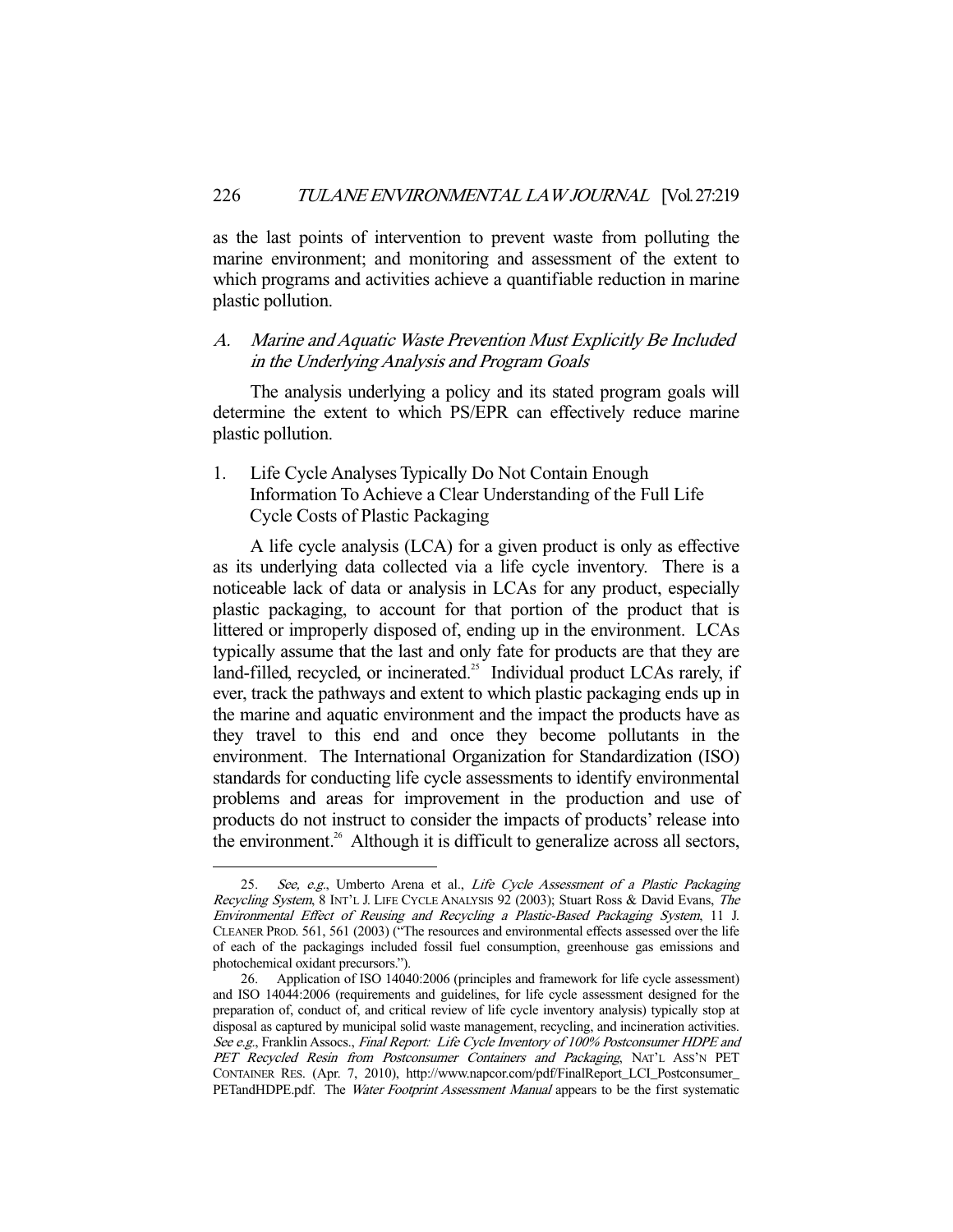one study observed, "Life cycle studies of products tend to focus on the use phase for several reasons including the assumed long life of components, the ease of implementation of strategies to reduce use phase impacts, and a general lack of expertise with other life cycle stages."<sup>27</sup> To craft a policy to prevent marine plastic pollution, it is necessary to track and analyze the pathways and fate of materials that are littered, dumped, or otherwise end up in the environment. $^{28}$ 

 To establish a foundation of information to solve the problem of marine plastic pollution, evaluation of products that are known to be well documented types of marine pollution should include LCAs and other underlying impact analyses that evaluate the impacts of the products once they reach the environment, as well as the full range of measures necessary to prevent them from becoming marine litter. These analyses could include assessments of cost and efficacy of management activities such as street sweeping, water quality protection activities, $29$  litter abatement measures (such as booms, trash cleanups, monitoring, and assessment of litter), and scientific evaluations of the public and ecosystem health implications of plastic packaging in the marine environment. These downstream management activities, and their associated costs, are often overlooked by policy-makers and producers alike. A survey of ninety-five local governments in California collected their reported costs for a set of six downstream litter management activities and found that California local governments pay more than

guidance for incorporating the value and impact of water usage and disposal in a variety of industrial processes, but it only considers the impacts of fresh water use and effluent discharges; it does not include evaluation of solid waste disposal into the marine or freshwater environment. See ARJEN Y. HOEKSTRA ET AL., THE WATER FOOTPRINT ASSESSMENT MANUAL: SETTING THE GLOBAL STANDARD (2011), available at http://www.waterfootprint.org/downloads/TheWater FootprintAssessmentManual.pdf.

<sup>27.</sup> M. Helu et al., Evaluating the Relationship Between Use Phase Environmental Impacts and Manufacturing Process Precision, 60 CIRPANNALS—MANUFACTURING TECH. 49, 49 (2011).

<sup>28.</sup> See generally Robert U. Ayres, Life Cycle Analysis: A Critique, 14 RES. CONSERVATION & RECYCLING 199 (1995).<br>29. The federal Clean Water Ac

The federal Clean Water Act (CWA) requires the establishment of water quality standards including water quality criteria established at levels sufficient to protect designated uses of the water body. See Cal. Reg'l Water Quality Control Bd., L.A. Region, Trash Total Maximum Daily Loads for the Los Angeles River Watershed, EPA 1 (July 27, 2007), http://www.epa. gov/waters/tmdldocs/34863-RevisedStaffReport2v2.pdf. The California Regional Water Quality Control Board for Los Angeles and other regional administrating authorities have identified waters as not meeting water quality standards and listed these waters in the state's CWA § 303(d) List of Impaired Waters, requiring the establishment of a total maximum daily load (TMDL) of each pollutant impairing the water quality standards in each waterbody. See id. TMDLs have been established for a number of waterbodies impaired by trash. See, e.g., id.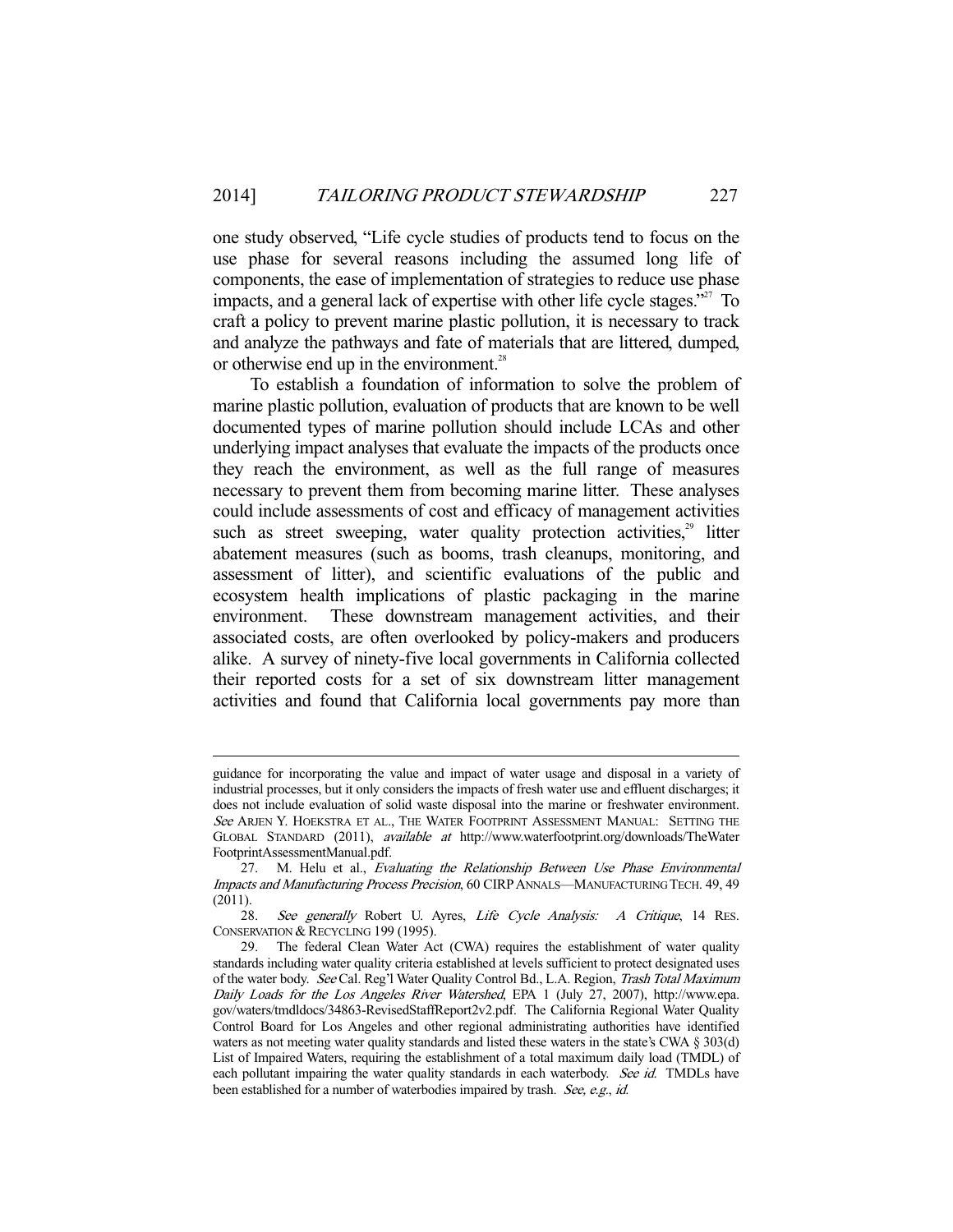\$428 million per year.<sup>30</sup> West Coast-wide local governments pay more than \$520 million per year to address litter.<sup>31</sup> Generalized LCAs on plastic products contribute to the lack of explicit marine and aquatic waste prevention goals. Standard protocols for developing LCAs should include an analysis of the predominant end-of-life fates of the materials being considered. In the case of plastic materials, evaluation of the product's tendency to become litter should be included.

2. Marine and Aquatic Impact Minimization Should Be Explicitly Included Among the PS/EPR Program Goals

 A review of PS/EPR packaging programs currently in place reveals that no enacted programs explicitly address the propensity of single-use plastic packaging to be littered or escape from recycling or landfill recovery. For example, the European Union Packaging Directive focused on waste avoidance or reduction goals, but marine and aquatic impact reduction goals were not included.<sup>32</sup> The *Canada-Wide Action Plan for* Extended Producer Responsibility seeks the adoption by producers of full life-cycle cost accounting for their products so the costs of end-oflife management of products are considered during production, thereby shifting the expenses associated with product end-of-life management from taxpayers to producers and consumers and reducing the amount of waste generated and going to disposal.<sup>33</sup> But architects of the program note that it is not likely to have a significant impact on design improvements that consider the far-downstream marine impacts of plastic packaging.<sup>34</sup>

 <sup>30.</sup> Kier Assocs., Waste in Our Water: The Annual Cost to California Communities of Reducing Litter That Pollutes Our Waterways, NATURAL RES. DEF. COUNCIL 2 (Aug. 2013), http://docs.nrdc.org/oceans/files/oce\_13082701a.pdf.

 <sup>31.</sup> Kier Assocs., The Cost to West Coast Communities of Dealing with Trash, Reducing Marine Debris, EPA 1 (Sept. 2012), http://www.epa.gov/region9/marine-debris/pdf/WestCoast CommsCost-MngMarineDebris.pdf.

 <sup>32.</sup> See Directive 2004/12/EC of the European Parliament and of the Council of 11 February 2004 Amending Directive 94/64/EC on Packaging and Packaging Waste, 2004 O.J. (L 47) 26.

<sup>33.</sup> Canada-Wide Action Plan for Extended Producer Responsibility, CANADIAN COUNCIL OF MINISTERS OF THE ENV'T 8-9 (Oct. 29, 2009), http://www.ccme.ca/assets/pdf/epr\_cap.pdf.

 <sup>34.</sup> The plan explicitly notes the deficiencies in the prospective programs' ability to impact design changes:

In a complex and competitive national and global business market signals to producers from a relatively small market like Canada may not be strong enough alone to influence new environmentally conscious product design and supply chain management. The environmental objectives of EPR may therefore need to be supported and reinforced by other measures, such as: eco-labeling; restrictions on toxic substances; recycled content standards and regulations; green procurement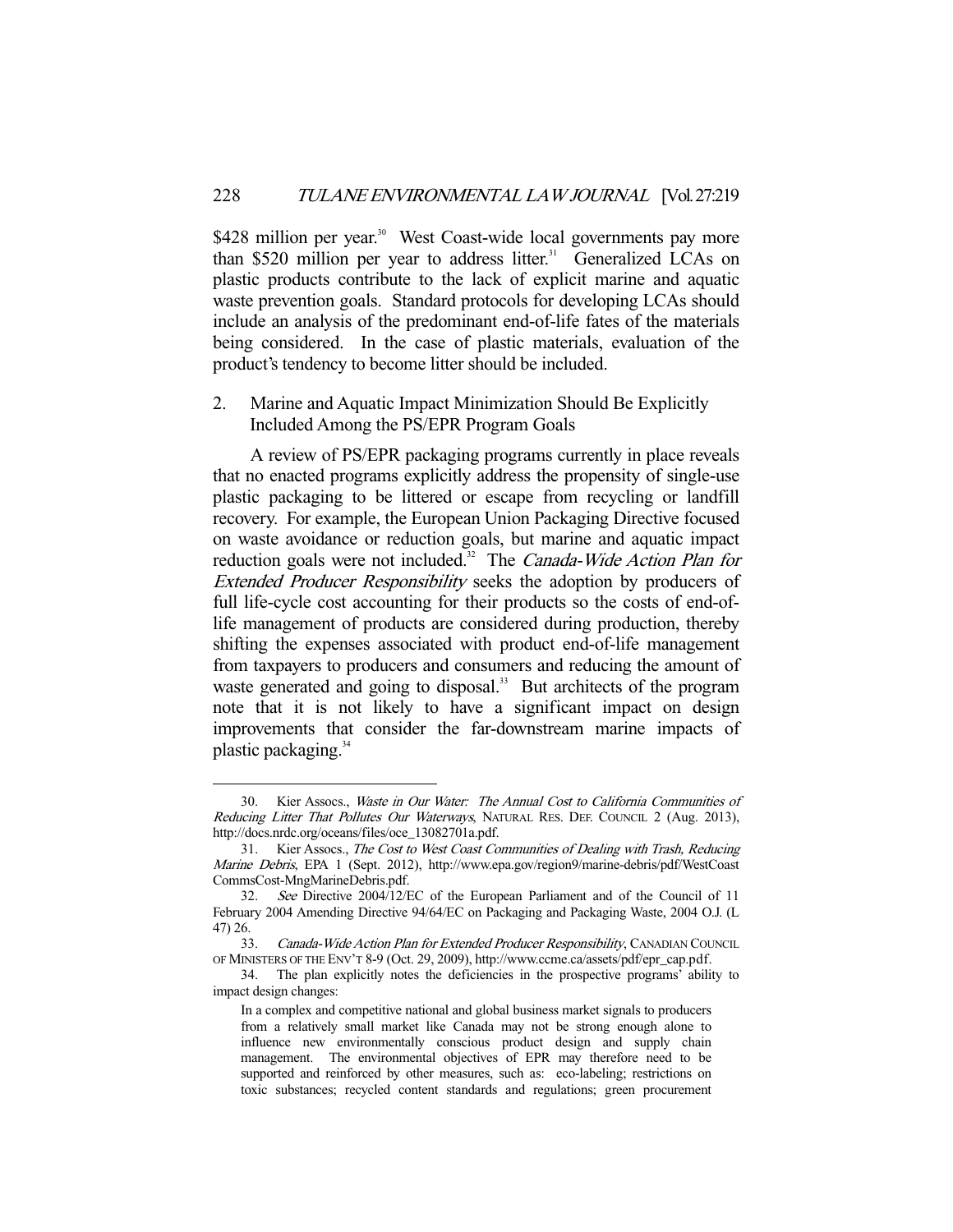The lack of focus on reducing the marine and aquatic impacts of plastic packaging is also reflected in targets set for recycling and recovery. The European recycling targets for packaging waste are 60% by weight for glass, 60% by weight for paper and board, 50% by weight for metals, 22.5% by weight for plastics, and 15% by weight for wood.<sup>35</sup> This low target rate for plastics recycling is not likely to meaningfully reduce the amount of plastic packaging that ends up contaminating the marine environment. However, the British Columbia EPR program for printed paper and packaging has significantly improved its goals with a 75% target recovery rate for all covered products, including many types of plastic packaging.36

 There is a growing recognition of the need for PS/EPR programs to be tailored to explicitly and effectively manage a broader set of possible end-of-life impacts of plastic packaging. For example, two U.S. statelevel bills introduced in 2013, Assembly Bill 521 in California<sup>37</sup> and Rhode Island's House Bill 5264/Senate Bill S406,<sup>38</sup> are the first legislative measures to focus on marine impact reduction as a PS/EPR program goal. Additionally, advocates of comprehensive EPR for packaging in the United States have begun to include marine impact reduction in the rationale for these programs.<sup>39</sup> With appropriately scoped underlying analysis and program goals, the PS/EPR policies will cover and emphasize those plastic products with negative impacts on the marine and aquatic environment: lightweight single-use plastics and composites that blow away and are difficult or impossible to recycle and that have a propensity to release and/or accumulate toxins once in water. California Assembly Bill 521 listed the products covered by the program as those items found to be the "major sources of marine plastic pollution,"40 based upon International Coastal Cleanup data and other monitoring data and analysis.

policies; environmental performance/voluntary agreements and a variety of other potential standards, bans, guidelines and educational tools.

Id. at iv; see also A Canada-Wide Strategy for Sustainable Packaging, CANADIAN COUNCIL OF MINISTERS OF THE ENV'T 23 (Oct. 29, 2009), http://www.ccme.ca/assets/pdf/sp\_strategy.pdf.

 <sup>35.</sup> Recycling and Reuse: Packaging Material: European Union Directive, EPA (Apr. 2007), http://www.epa.gov/oswer/international/factsheets/200610-packaging-directives.htm.<br>36. Packaging and Printed Paper Stewardship Plan, MULTI-MATERIAL B.C. 19 (A

Packaging and Printed Paper Stewardship Plan, MULTI-MATERIAL B.C. 19 (Apr. 8, 2013), http://www.env.gov.bc.ca/epd/recycling/pack/pdf/ppp\_stewardship\_plan2013.PDF.

 <sup>37.</sup> Assemb. Bill 521, 2013-2014 Reg. Sess. (Cal. 2013).

 <sup>38.</sup> H.R. 5264, 2013 Gen. Assemb., Jan. Sess. (R.I. 2013).

 <sup>39.</sup> MacKerron, supra note 24, at 9-10, 25.

 <sup>40.</sup> Assemb. Bill 521, 2013-2014 Reg. Sess. (Cal. 2013).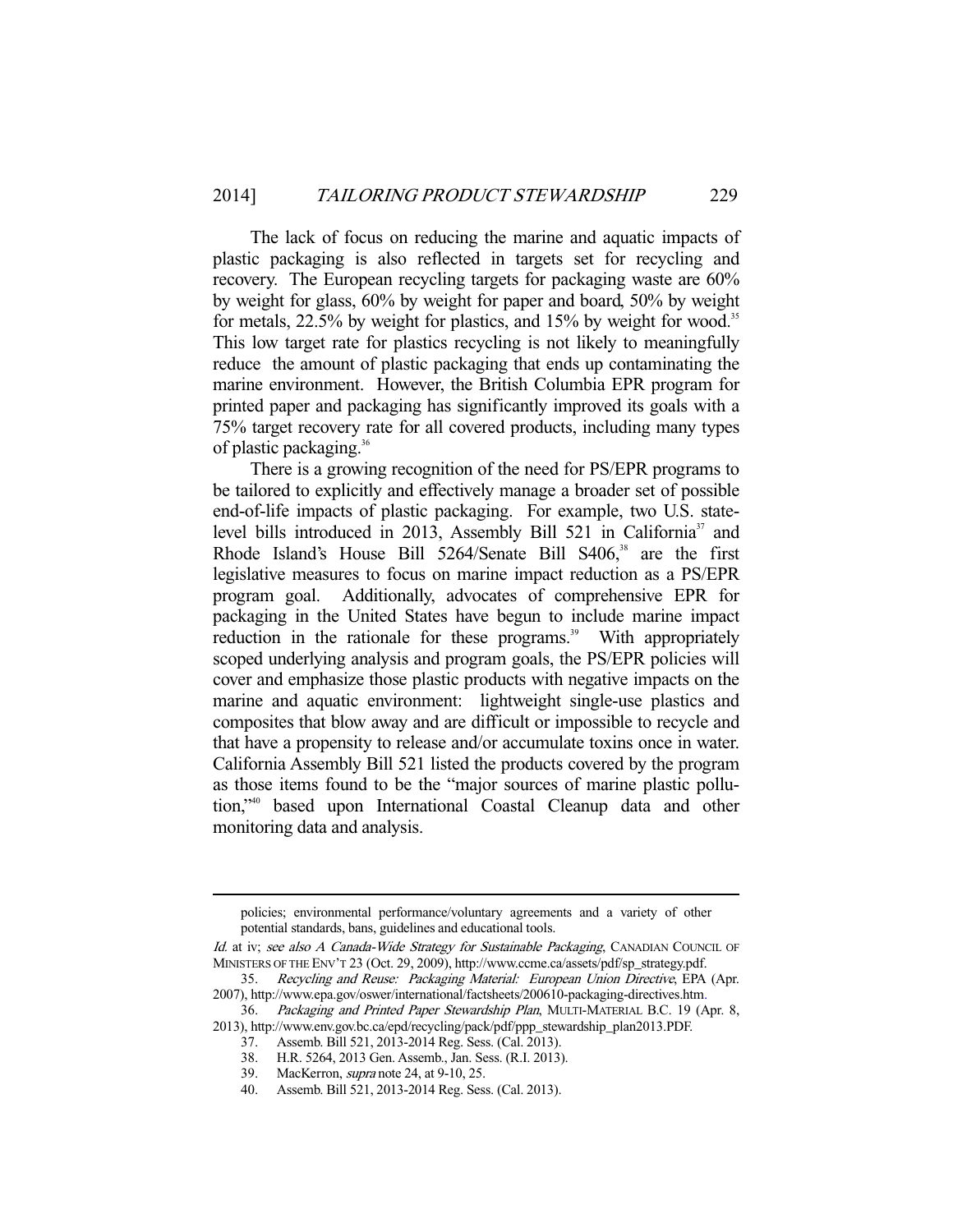#### 230 TULANE ENVIRONMENTAL LAW JOURNAL [Vol. 27:219

#### B. PS/EPR Programs Should Include a Stronger Emphasis on Incentives To Motivate Product Design Improvements

 The most efficient way to reduce the negative impacts of a product is to reduce waste at the initial design stage, and current EPR programs often acknowledge that fact with inclusion of waste reduction goals.<sup>41</sup> The design phase of a product determines about 70% of the final cost of the product and is the stage that has the most impact on the product's functionality and environmental impact.<sup>42</sup> The architects of the first EPR program for packaging in Sweden placed emphasis on the waste prevention purpose of the programs:

The main emphasis of EPR is to stimulate product and product system improvements. In order to reach this objective, various policy instruments must be used. It is by linking the economic responsibility to the individual manufacturers that the feedback loops for product improvement are constructed<sup>43</sup>

 Despite stated intentions to incentivize design improvements, the operationalization of program goals in major EPR programs for packaging has occurred largely through recycling enhancement and product take-back to achieve specific objectives tied to those activities. For example, although the EU Packaging Directive acknowledges that "the best means of preventing the creation of packaging waste is to reduce the overall volume of packaging,"<sup>44</sup> European EPR programs for packaging prioritize recycling and diversion rather than waste avoidance.45 The EU Packaging Directive does not include "a clear hierarchy of objectives and disposal methods in which the prevention of packaging waste ranks higher than recycling, which in turn ranks higher than incineration."46 It has even been argued that some aspects of the European models encourage the consumption of packaging by giving the

<sup>41.</sup> See Kees Clement, EPR and Goal Setting in Dutch Packaging Policy: A Personal Reflection, in ORG. ECON. COOPERATION & DEV. OECD JOINT WORKSHOP ON EXTENDED PRODUCER RESPONSIBILITY AND WASTE MINIMISATION POLICY IN SUPPORT OF ENVIRONMENTAL SUSTAINABILITY 19 (1999) [hereinafter OECD JOINT WORKSHOP], available at http://search.oecd. org/officialdocuments/displaydocumentpdf/?doclanguage=en&cote=env/epoc/ppc(99)11/final/pa rt1.

 <sup>42.</sup> J. Jeswiet & M. Hauschild, EcoDesign and Future Environmental Impacts, 26 MATERIALS & DESIGN 629, 629-30 (2005).

 <sup>43.</sup> THOMAS LINDHQVIST, EXTENDED PRODUCER RESPONSIBILITY IN CLEANER PRODUCTION: POLICY PRINCIPLE TO PROMOTE ENVIRONMENTAL IMPROVEMENTS OF PRODUCT SYSTEMS 153-54 (2000), available at http://lup.lub.lu.se/record/19692/file/1002025.pdf.

 <sup>44.</sup> Eric Neumayer, German Packaging Waste Management: A Successful Voluntary Agreement with Less Successful Environmental Effects, 10 EUR. ENV'T 152, 159 (2000).

 <sup>45.</sup> Id. at 153.

 <sup>46.</sup> Id. at 160.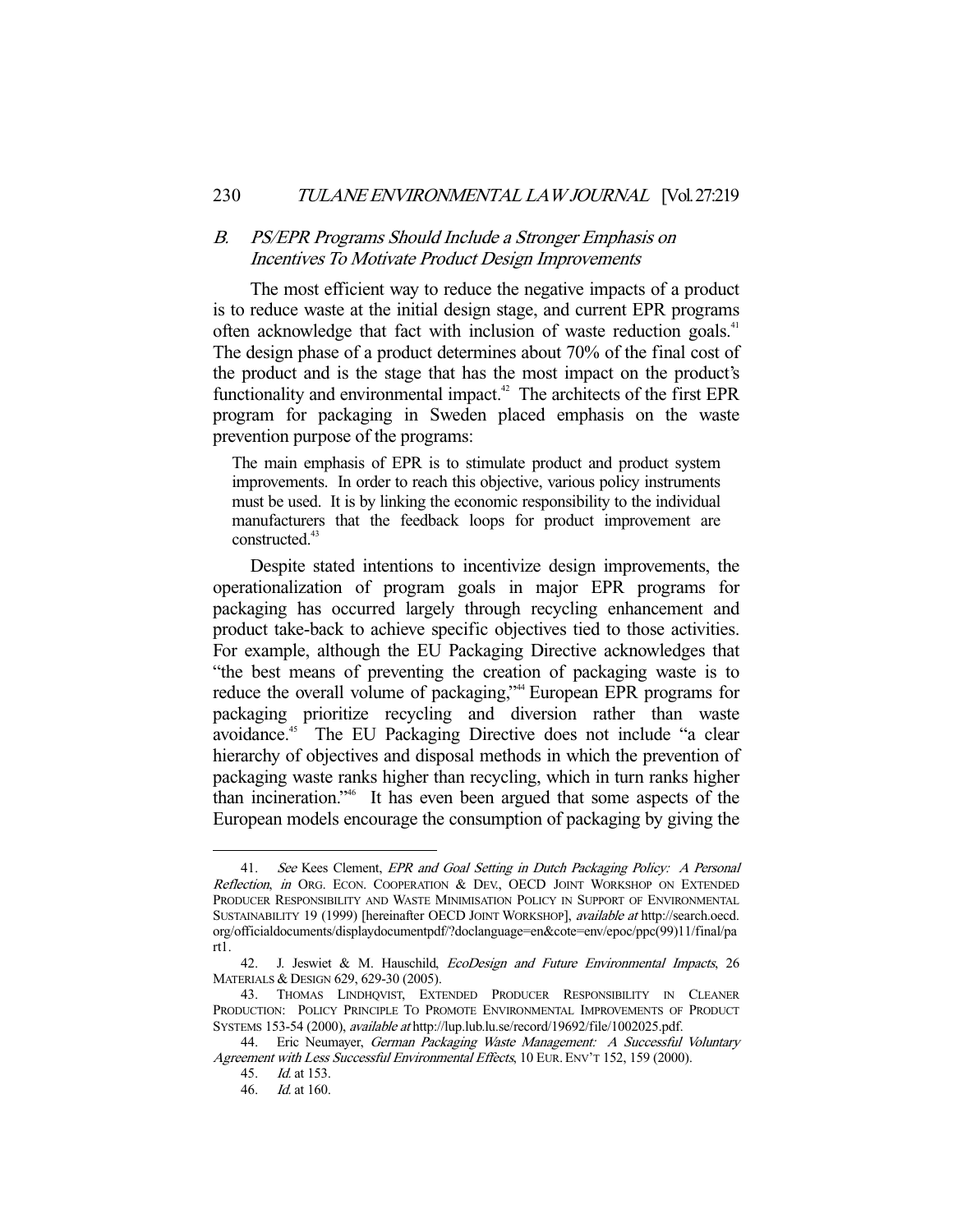consumer the false sense that because packaging is being recycled or recovered, there is no need to move towards reusable alternatives.<sup>47</sup> European program outcomes to date illustrate that incentives to promote recycling do not necessarily also have the effect of promoting reduction or evolution in packaging and product delivery systems.<sup>48</sup> Producers have readily paid for the diversion or recycling of products rather than go through the process of intensive product redesign to move beyond singleuse practices and pursue product-delivery innovations.<sup>49</sup>

 The unfulfilled promise of PS/EPR programs to incentivize design improvements is also illustrated by current market trends. Today, producers' focus on single-use plastic packaging continues, and a largescale movement toward innovations that dramatically decrease environmental impacts, especially impacts to the marine environment, for example, through deployment of modern, scaled refillable distribution systems, has not emerged.<sup>50</sup> The expected  $24\%$  global growth in the use of aseptic packaging<sup>51</sup>—which is very difficult to recycle—shows that the downstream impacts of products are still not given as much weight in product design decisions as elements such as the visual appeal of a package and its light weight in shipping.

 The original call for design improvements based on full life-cycle assessment still holds strong appeal, but this end must be actualized through stronger incentives and binding pollution-reduction targets to reduce impacts to the marine and aquatic environment. In his dissertation on the subject, Thomas Lindhqvist, who first introduced the term "extended producer responsibility," reviewed a range of production strategies for product improvement, $52$  and he noted that progress is often impeded most by "lack of awareness of the potential for preventive actions" and that "traditional reactive approaches are still today well

Id. at 157-58 ("[A] mandatory deposit-refund system on cans suggests environmental friendliness to consumers who might no longer be able to distinguish between the different environmental effects of non-reusable and reusable systems and might prefer the lighter and more easily transportable cans to the heavier glass bottles. The mandatory deposit-refund system might thus very well defeat its own purpose of encouraging the use of reusable packages. This is a fundamental flaw symptomatic of a system that is hostile towards levying taxes on or banning non-reusable packages where alternatives exist.").

<sup>48.</sup> See, e.g., Goldfine, supra note 13, at 309-10.

 <sup>49.</sup> See, e.g., id.

 <sup>50.</sup> See The Plastic Packaging Market Outlook in Food and Drinks, supra note 11 ("Plastic was the leading packaging material used in new product launches in 2010, with a growth of 6.4 percentage points over 2007. Most of the innovations in plastic packaging took place in Europe, accounting for a share of 44.2% of new product launches globally in 2010[.]").

<sup>51.</sup> Global Aseptic Packaging To Grow 24% in Next Five Years, FOOD & BEVERAGE PACKAGING (Aug. 24, 2012), http://www.foodandbeveragepackaging.com/articles/85828.

<sup>52.</sup> See LINDHQVIST, supra note 43.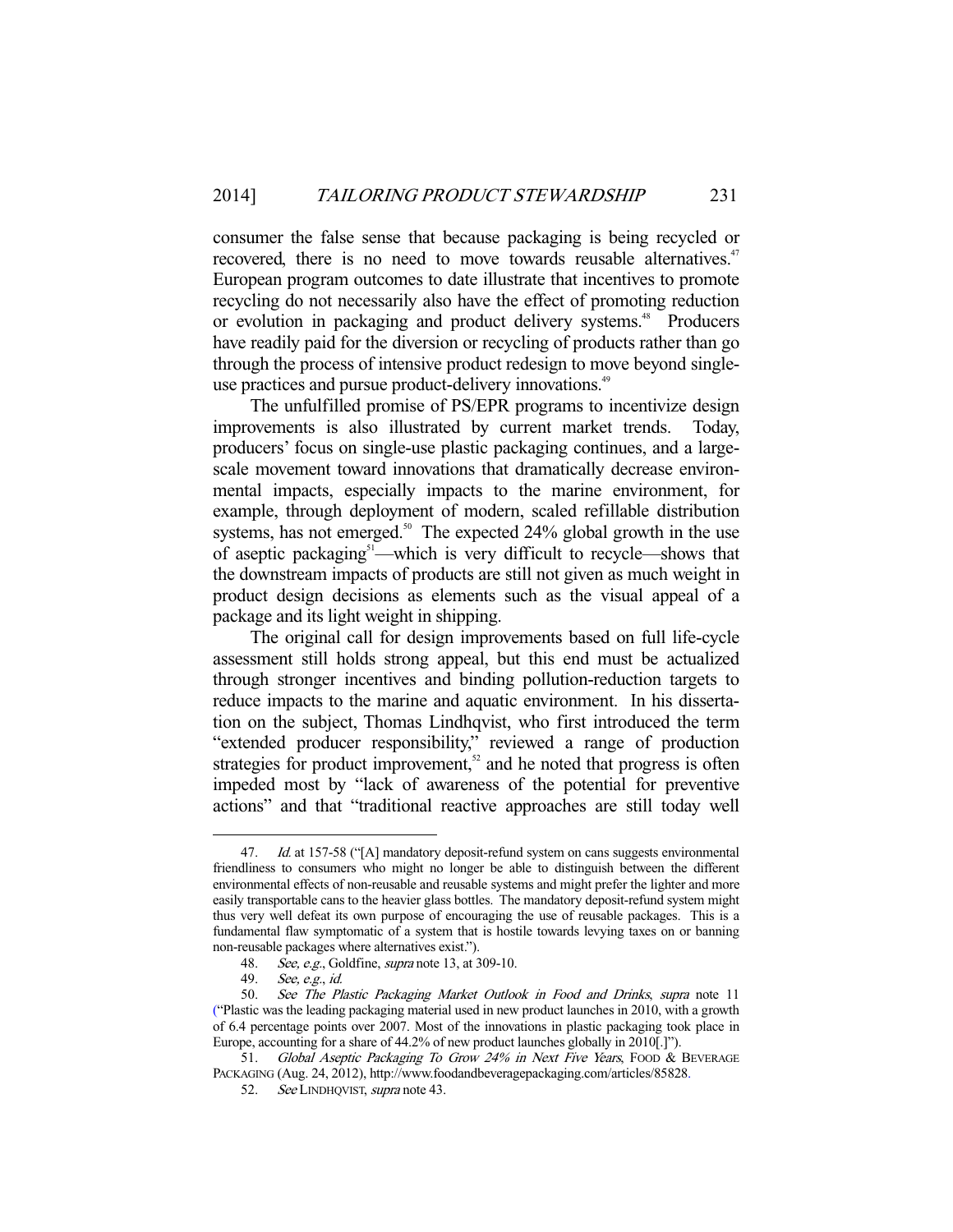established in the minds of engineers and other decision-makers in industry."53 It is doubtful that the hard work of minimizing a broad set of life-cycle impacts at the design stage will be undertaken without more assertive directives.

 The British Columbia EPR program for printed paper and packaging requires that stewardship plans "adequately" provide for eliminating or reducing impacts of their product "through innovations that affect the stages of its life cycle *before* it reaches the consumer."<sup>54</sup> The stewardship plan does include mention of specific design improvements that should be considered, particularly with regard to plastic packaging.<sup>55</sup> Yet, the soft objective ("adequate") and lack of binding, numeric targets related to design improvements suggest that the British Columbia EPR program may suffer the same limited success in incentivizing design changes as the European programs before it. The work of voluntary product stewardship groups such as the Sustainable Packaging Coalition<sup>56</sup> are also noteworthy, but given the globally competitive marketplace, explicit and binding directives are best suited to even the playing field and ensure that innovation occurs at a pace and in a direction that is sufficient to address the rapidly growing problem of marine plastic pollution.

# C. PS/EPR Programs Should Include Producer Responsibility for a Broader Set of Downstream Regulatory Activities, Beyond Product Take-Back or Recycling

 In crafting or amending PS/EPR policies to address marine and aquatic pollution, it is critical to think broadly and holistically about the suite of activities necessary to achieve the policy goals. EPR need not be limited to product take-back or recycling enhancement, and there is a "rich set of policies which can stimulate the design of cleaner products from a life-cycle approach."<sup>57</sup>

 Experience in Europe illustrates that if compliance targets are defined in terms of diversion alone, the producers will pursue the least expensive option, which in that case is incineration, rather than upstream

 <sup>53.</sup> See id. at 18.

<sup>54.</sup> Packaging and Printed Paper Stewardship Plan, supra note 36, at 25.<br>55. See id.

See id.

<sup>56.</sup> See Definition of Sustainable Packaging, SUSTAINABLE PACKAGING COAL. (Aug. 2011), http://sustainablepackaging.org/uploads/Documents/Definition%20of%20Sustainable%20 Packaging.pdf.

 <sup>57.</sup> Gary A. Davis, Principles for Application of Extended Producer Responsibility, in OECD JOINT WORKSHOP, supra note 41, at 101, 107.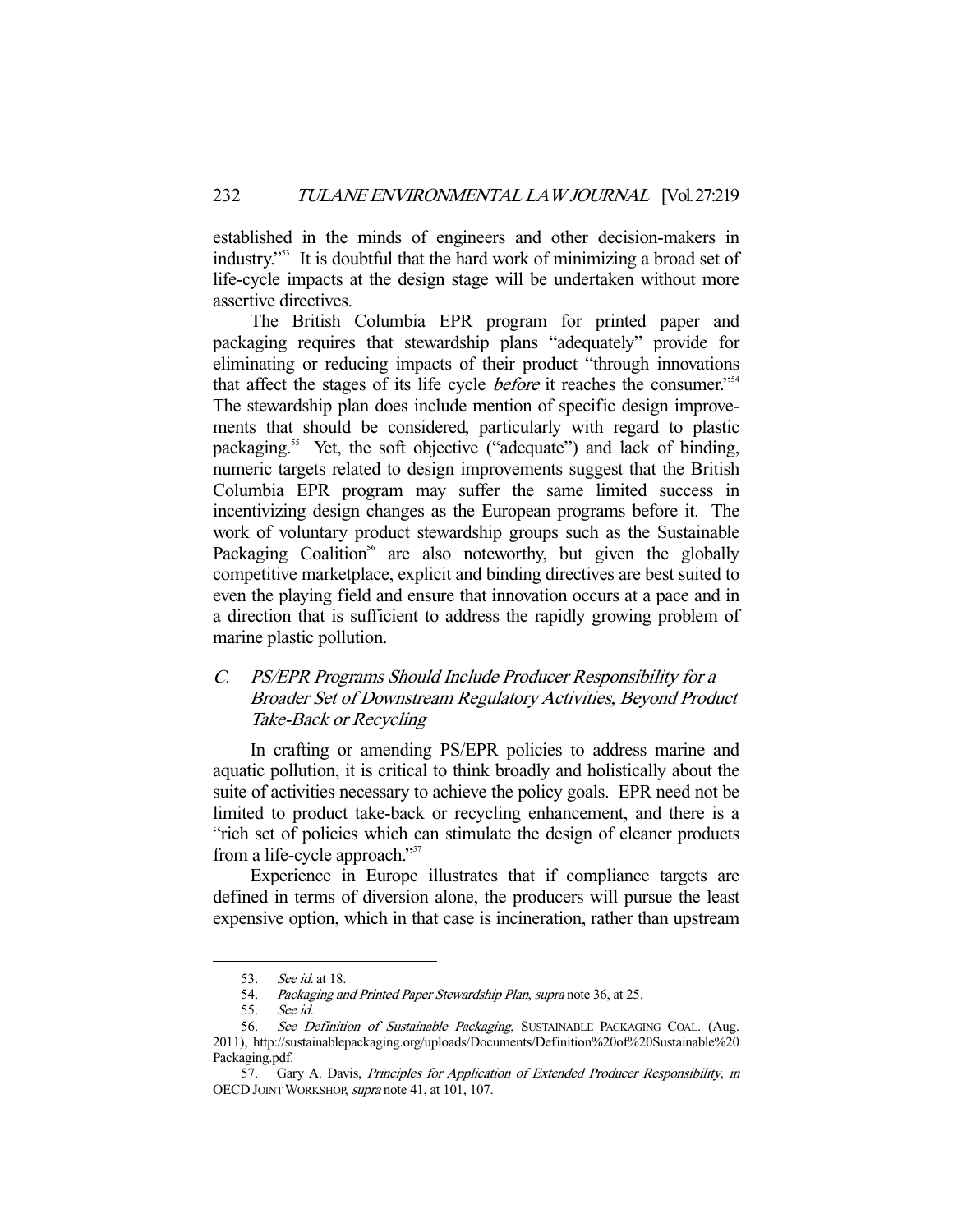waste reduction through design.<sup>58</sup> While the right system of incentives may ensure that plastic packaging products are recycled at high rates, with increasing population and industry trends, the net quantity of waste—even at the highest feasible recovery rates (e.g., 75% to 80%)—is likely to leave increasing quantities of plastic waste in landfills or escaping to the marine environment.

Recycling has significant environmental benefits over landfilling,<sup>59</sup> and container deposit programs have been shown to increase recycling and reduce the littering of the covered product. However, "[t]here is little evidence that deposit programs lead to significant reductions in other components of the litter stream."<sup>60</sup> Furthermore, even in states with high beverage container deposit rates, these items continue to appear among the most frequently collected litter from cleanup data.<sup>61</sup> This indicates that more information is needed about the relationship between recycling enhancement and marine litter reduction and the relationship between the percentage of waste not recycled and litter. It is reasonable to conclude that if a high percentage of products are being diverted, they are not going into the water, but the items we are concerned about as marine litter are not accounted for in landfill or diversion numbers. The city of San Francisco illustrates this conundrum. The city has an aggressive zero waste policy and has achieved an  $80\%$  diversion rate.<sup>62</sup> Yet, there is still a tremendous amount of waste that must be cleaned from city streets, removed from storm drains, and picked off beaches, requiring additional marine litter abatement measures.<sup>63</sup> This is the waste that is littered or escapes during the collection process.

<sup>58.</sup> See generally Carolyn Abel, Producer Responsibility: A Paper by the UK Department of Trade and Industry, in OECD JOINT WORKSHOP, supra note 41, at 109, 109-10.

<sup>59.</sup> See More Jobs, Less Pollution: Growing the Recycling Economy in the U.S., TELLUS INST. 1, http://www.tellus.org/publications/files/More\_Jobs\_Less\_Pollution.pdf (last visited Feb. 16, 2014). The report finds that by diverting 75% of the nation's waste, including municipal and construction and demolition waste, the United States could reduce emissions by 276 million metric tons by 2030 and create 1.5 million jobs. See id. at 5, 47; see also Too Good To Throw Away: Recycling's Proven Record, NATURAL RES. DEF. COUNCIL (1997), http://www.nrdc.org/ cities/recycling/recyc/recyinx.asp.

 <sup>60.</sup> Univ. of Md. Envtl. Fin. Ctr., 2011 Impact Analysis of a Beverage Container Deposit Program in Maryland, ABELL FOUND. 4 (Dec. 15, 2011), http://www.abell.org/pubsitems/CD-Deposit\_Program\_Analysis-312.pdf.

 <sup>61.</sup> See id. at 18.

 <sup>62.</sup> Mayor Lee Announces San Francisco Reaches 80 Percent Landfill Waste Diversion, Leads All Cities in North America, SF ENV'T (Oct. 5, 2012), http://www.sfenvironment.org/news/ press-release/mayor-lee-announces-san-francisco-reaches-80-percent-landfill-waste-diversionleads-all-cities-in-north-america.

 <sup>63.</sup> See generally Jack Macy, San Francisco Zero Waste Policies & Programs Preventing Marine Litter, U.N. ENV'T PROGRAMME, http://rona.unep.org/about\_unep\_rona/marine\_litter/ Jack%20Macy.pdf (last visited Feb. 16, 2014).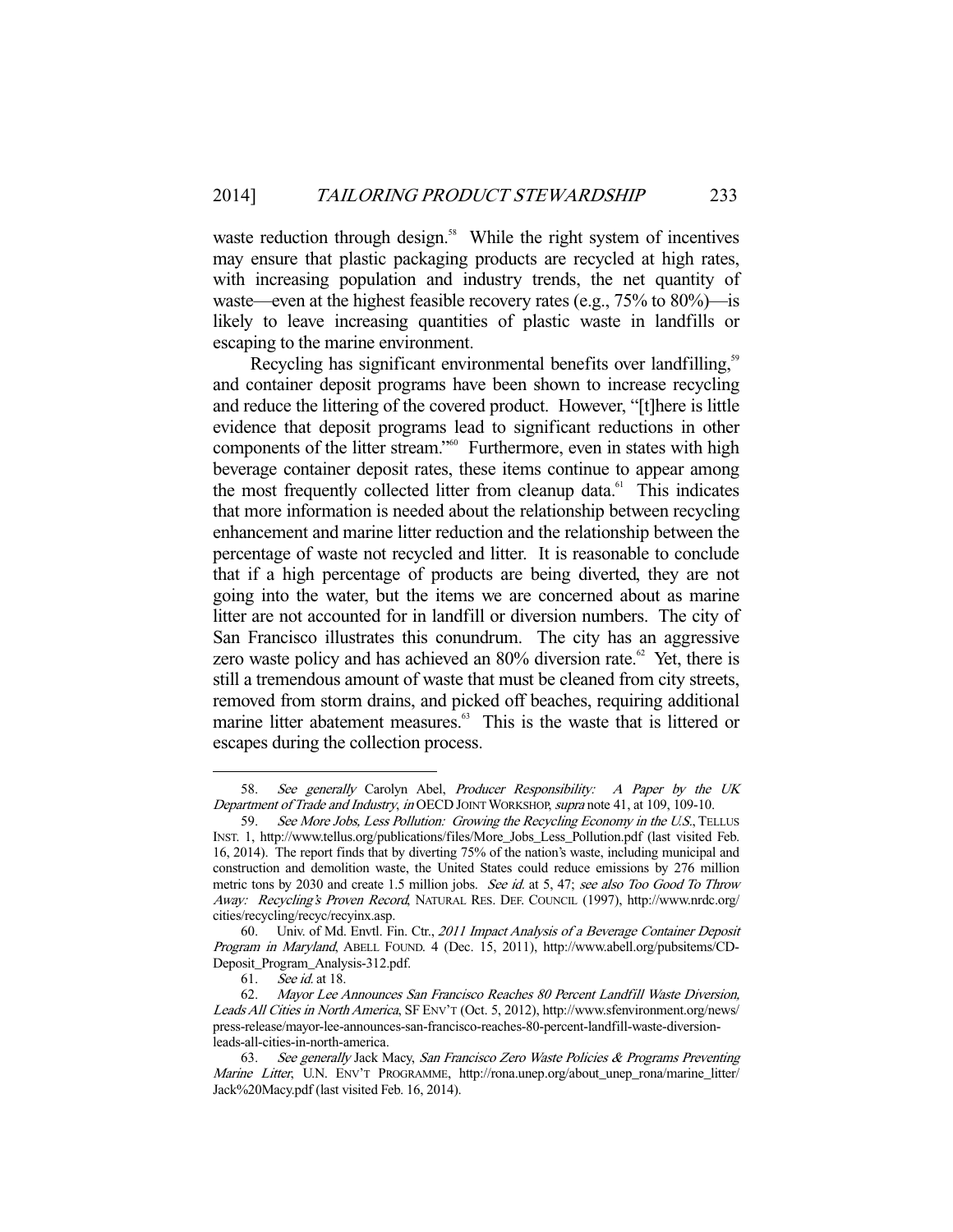Measures therefore must be tailored to address that percentage of products that ends up as marine litter. Expanding education and infrastructure to advance "away from home" recycling in public places is important.<sup>64</sup> Creating a bridge between conventional waste management activities and those laws and policies directed towards protecting water quality is a critically important innovation for PS/EPR programs. All of these activities must be carefully monitored and assessed, as described below.

#### D. Monitoring, Enforcement, and Adaptive Management

 It is important to establish baseline data first, then to monitor and assess the extent to which PS/EPR measures actually reduce the quantity of waste reaching the marine environment.<sup>65</sup> In the context of plastic pollution in the environment, this requires setting targets, developing protocols, and ensuring robust oversight that is relevant and appropriate to that particular aspect of the program. For example, the Canada-Wide Strategy for Sustainable Packaging calls for a consistent set of indicator and data requirements and reporting to measure the performance of EPR programs for packaging in each province/territory.<sup>66</sup> This is intended to support harmonized requirements and enable Canada-wide assessment of packaging waste.<sup>67</sup> However, discussion with Canadian experts has revealed some concern about the level of monitoring and assessment that is occurring. This may be attributable to the desire to minimize government burdens, which caused the British Columbia Ministry of Environment to elect not to maintain a registry of those brandowners that should be included in the regulation, stating, "It is up to the stewardship agency or one of the competing brandowners to advise the ministry if a particular brandowner is not adhering to the regulation."<sup>68</sup>

<sup>64.</sup> See, e.g., Packaging and Printed Paper Stewardship Plan, supra note 36, at 8, 24. The British Columbia EPR for Packaging Producer Responsibility organization Multi-Material British Columbia will "[e]xperiment with streetscape programs to provide away-from-home service on municipal property such as sidewalks, plazas or parks" though there is not yet a clear schedule for implementation of these activities. Helping Business Comply with BC's Recycling Regulation for Packaging & Printed Paper, MULTI-MATERIAL B.C. 19 (Mar. 5, 2013), http://multimaterialbc. ca/mmbc/sites/default/files/documents/pdf/info-session/slides-march2013-1pp.pdf.

 <sup>65.</sup> See generally ASHLEY L. ERICKSON ET AL., INCORPORATING ECOLOGICAL PRINCIPLES INTO CALIFORNIA OCEAN AND COASTAL MANAGEMENT: EXAMPLES FROM PRACTICE 137 (2012), available at http://www.centerforoceansolutions.org/sites/default/files/COS\_Guide\_web\_ALL\_ 0.pdf.

 <sup>66.</sup> A Canada-Wide Strategy for Sustainable Packaging, supra note 34, at 5-6.

 <sup>67.</sup> Id.

 <sup>68.</sup> Ronald J. Driedger, The British Columbia Experience in Monitoring and Reporting on EPR Programs, in OECD JOINT WORKSHOP, supra note 41, at 61, 70.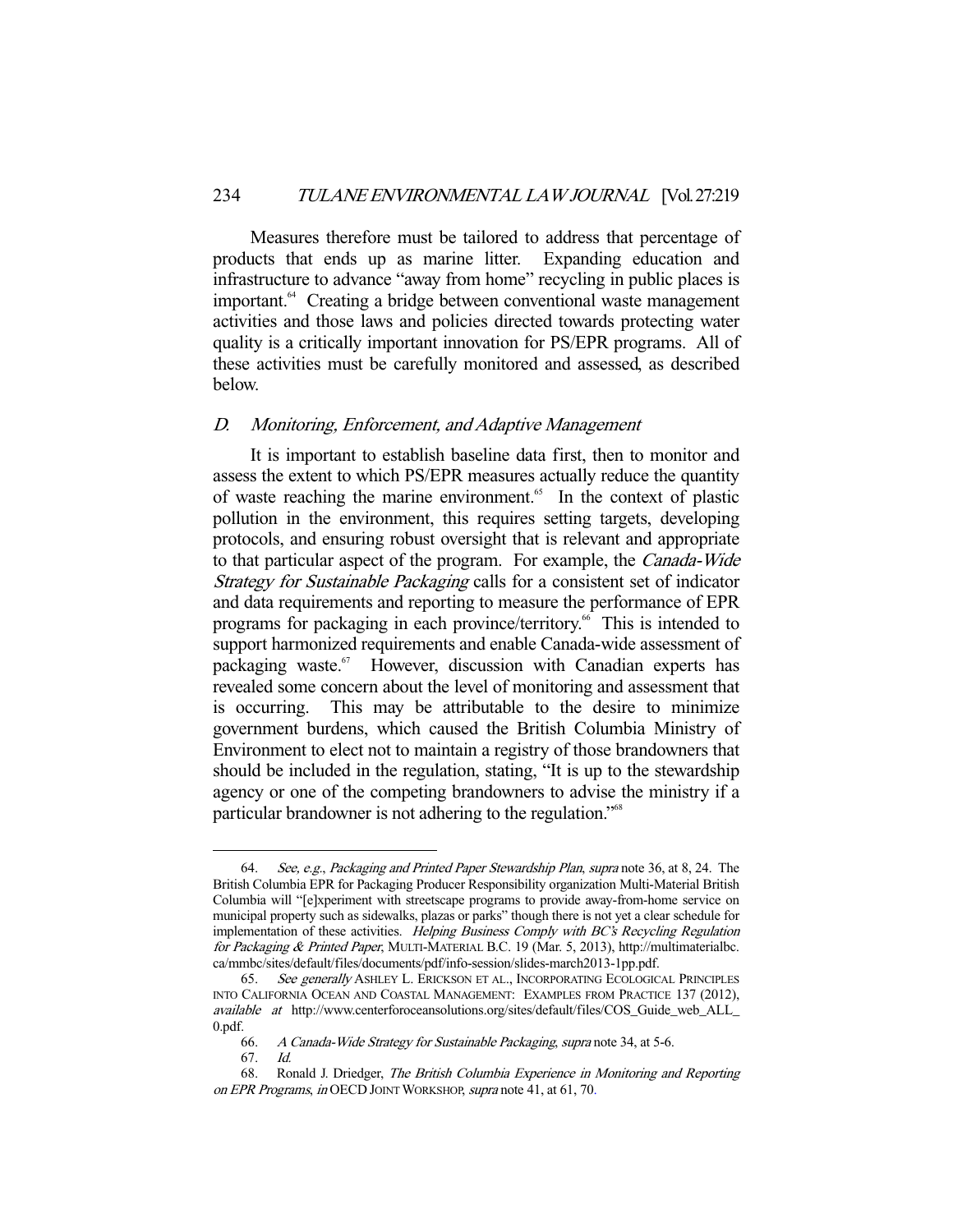A promising approach to developing and implementing a robust monitoring and enforcement program, which ideally feeds into ongoing adaptive management, is to create partnerships between the range of relevant agencies and stakeholders. For example, consideration of PS/EPR for plastic packaging in California would ideally include consultation and input from the terrestrial waste management authorities (CalRecycle,<sup>69</sup> local waste management districts, and private service providers, such as those from the recycling industry) with the water quality authorities (the State and Regional Water Quality Control Boards<sup>70</sup>) and entities tasked with maintaining the health of the coastal and marine environment (the California Coastal Commission, $71$  the Ocean Protection Council,<sup>72</sup> and the California Ocean Science Trust<sup>73</sup>). These state-level entities should also continue to coordinate with national and regional monitoring and assessment activities conducted by the National Oceanic and Atmospheric Administration<sup>74</sup> and the West Coast Governors Alliance on Ocean Health<sup>75</sup> to understand the distribution and sources of waste.

#### IV. CONCLUSION

-

 PS/EPR policies attempt to address market failures that occur due to lack of information, transparency, accountability, or feedback. The growing trend towards use of nonrecyclable composite packaging, such as flexible plastic pouches, is driven in part by lack of consideration of all relevant environmental costs, such as cleaning these products off beaches. These trends contribute to the global contamination of the marine and aquatic environment from significant levels of plastic pollution.

 <sup>69.</sup> See California's 75 Percent Initiative: Defining the Future, CALRECYCLE, http:// www.calrecycle.ca.gov/75percent/ (last updated Jan. 14, 2014).

 <sup>70.</sup> See Statewide Water Quality Control Plans for Trash, CAL. STATE WATER RES. CONTROL BD., http://www.waterboards.ca.gov/water\_issues/programs/trash\_control/ (last updated Aug. 9, 2013).

 <sup>71.</sup> See About the Cleanup, CAL. COASTAL COMM'N, http://www.coastal.ca.gov/publiced/ ccd/about.html (last visited Jan. 14, 2014).

 <sup>72.</sup> See Marine Debris, STATE OF CAL. OCEAN PROT. COUNCIL, http://www.opc.ca.gov/ category/projectsbytopic/marine-debris-projectsbytopic/ (last visited Jan. 14, 2014).

 <sup>73.</sup> See Science Initiatives, CAL. OCEAN SCI. TRUST, http://calost.org/science-initiatives/? page=marine-debris (last visited Jan. 14, 2014).

 <sup>74.</sup> See Marine Debris Monitoring and Assessment Project, NAT'L OCEANIC & ATMOSPHERIC ADMIN., http://marinedebris.noaa.gov/research/marine-debris-monitoring-andassessment-project (last visited Jan. 14, 2014).

<sup>75.</sup> See Marine Debris Action Coordination Team, W. COAST GOVERNORS ALLIANCE ON OCEAN HEALTH, http://www.westcoastoceans.org/index.cfm?content.display&pageID=81 (last visited Jan. 14, 2014).